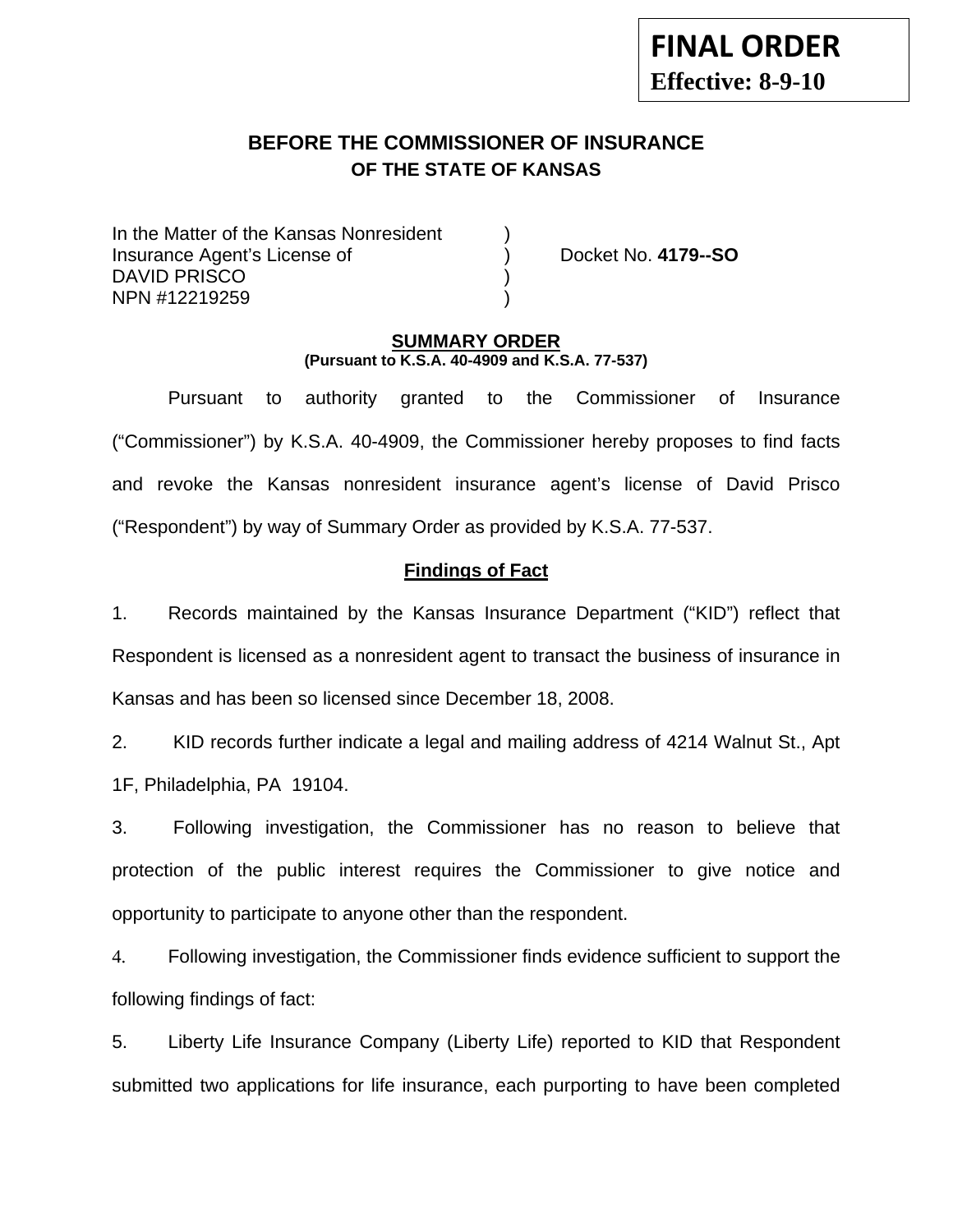and electronically signed by the consumer, without the knowledge or consent of the consumers.

6. By letter dated April 15, 2010, the acting director of KID's Producers Division directed Respondent to reply by April 29, 2010, with his explanation of the facts.

7. Respondent did not reply by April 29 and has not replied to date.

8. By letter of June 18, 2010, counsel for KID wrote to Respondent at his address of

record and invited Respondent to reply within 15 business days if he disputed the above.

9. To date, Respondent has not replied, leaving the conduct reported by Liberty Life undisputed.

### **Applicable Law**

10. K.S.A. 40-4909(a) provides, in relevant part:

"The commissioner may deny, suspend, revoke or refuse renewal of any license issued under this act if the commissioner finds that the applicant or license holder has. . .(2) Violated: (A) Any provision of chapter 40 of the Kansas Statutes Annotated, and amendments thereto, or any rule and regulation promulgated thereunder; . . . (8) Used any fraudulent, coercive, or dishonest practice, or demonstrated any incompetence, untrustworthiness, or financial irresponsibility in the conduct of business in this state or elsewhere. . . (10) Forged another person's name to an application for insurance or to any document related to an insurance transaction. . . ." K.S.A. 40-4909(a).

11. The Commissioner may impose a civil penalty of up to \$1000 for each failure to

respond to a proper inquiry of the Commissioner. K.S.A. 40-2,125(b)

12. In addition, the Commissioner may revoke any license issued under the Insurance Agents Licensing Act if the Commissioner finds that the interests of the insurer or the insurable interests of the public are not properly served under such license. K.S.A. 40-4909(b).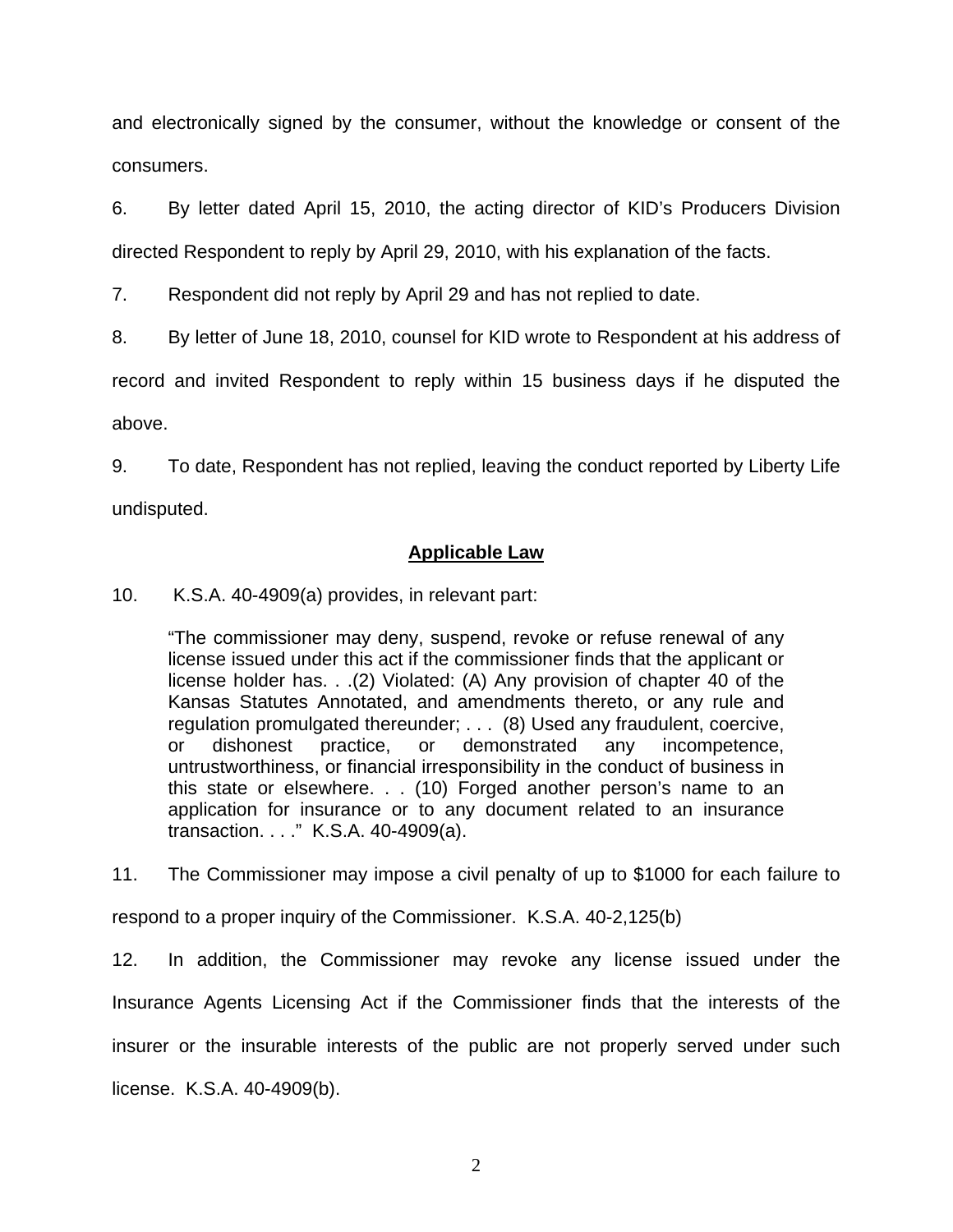#### **Conclusions of Law**

13. The Commissioner has jurisdiction over Respondent as well as the subject matter of this proceeding, and such proceeding is held in the public interest.

14. The Commissioner finds, based on the facts contained in paragraph 5, that Respondent's license may be revoked pursuant to K.S.A. 40-4909(a)(10) because Respondent has forged another person's name to an application for insurance.

15. The Commissioner also finds, based on the same facts, that Respondent's license may be revoked pursuant to K.S.A. 40-4909(a)(8) because Respondent has used fraudulent and dishonest practices and demonstrated untrustworthiness in the conduct of business.

16. The Commissioner finds, based on the facts contained in paragraphs 6 and 7, that Respondent's license may be revoked, pursuant to K.S.A. 40-4909(a)(2)(A), because Respondent has violated a provision of the chapter 40 of the Kansas Statutes Annotated by failing to respond to a proper inquiry from the Commissioner.

17. Based on the foregoing findings, the Commissioner concludes that sufficient grounds exist for the revocation of Respondent's insurance agent's license pursuant to K.S.A. 40-4909(a).

18. The Commissioner further concludes Respondent's license may be revoked pursuant to K.S.A. 40-4909(b) because such license is not properly serving the interests of the insurer and the insurable interests of the public.

19. Based on the facts and circumstances set forth herein, it appears that the use of summary proceedings in this matter is appropriate, in accordance with the provisions

3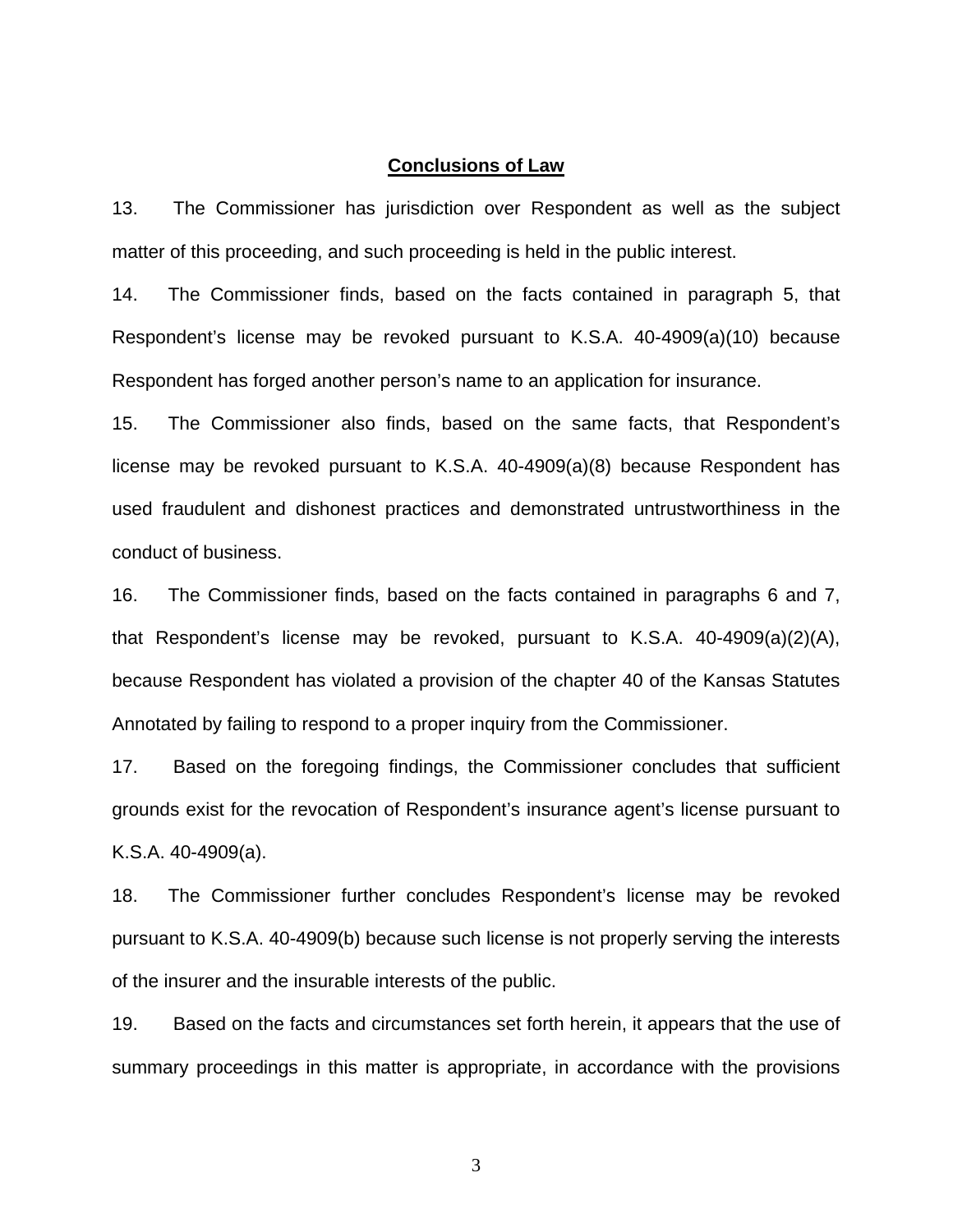set forth in K.S.A. 77-537(a), in that the use of summary proceedings does not violate any provision of the law, the protection of the public interest does not require the KID to give notice and opportunity to participate to persons other than Respondents, and after investigation, KID believes in good faith that the allegations will be supported to the applicable standard of proof.

# **IT IS THEREFORE ORDERED BY THE COMMISSIONER OF INSURANCE**

**THAT** the Kansas resident insurance agent's license of **DAVID PRISCO** is hereby **REVOKED. It is further ordered,** that **DAVID PRISCO** shall **CEASE and DESIST** from the sale, solicitation, or negotiation of insurance and/or receiving compensation deriving from the sale, solicitation, or negotiation of insurance conducted on and after the effective date of this order.

# **IT IS SO ORDERED THIS \_\_22nd\_\_ DAY OF JULY 2010, IN THE CITY OF TOPEKA, COUNTY OF SHAWNEE, STATE OF KANSAS.**



/s/ Sandy Praeger Sandy Praeger Commissioner of Insurance

 \_/s/ John W. Campbell\_\_\_\_\_\_\_\_\_\_\_\_\_ John W. Campbell General Counsel

# **NOTICE OF RIGHTS TO HEARING AND REVIEW**

**Within fifteen (15) days of the date of service of this Summary Order, Respondent** may submit a written request for a hearing pursuant to K.S.A. 77-537 and

K.S.A. 77-542. Any request for a hearing should be addressed to the following: